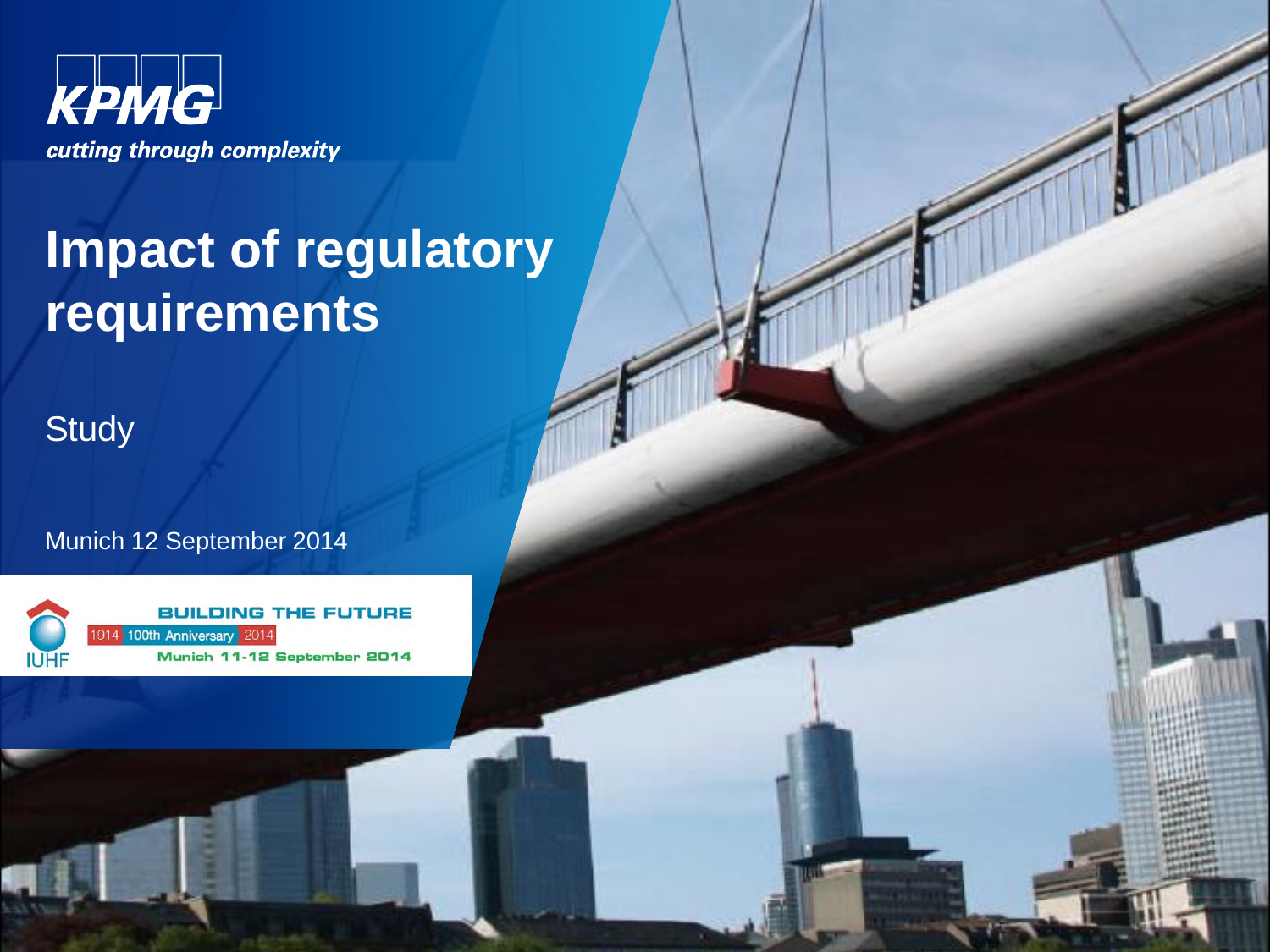|                | <b>Introduction</b>                                |
|----------------|----------------------------------------------------|
| $\overline{2}$ | <b>Costs resulting from Regulatory Initiatives</b> |
| 3              | <b>Banking Market and Bank Business</b>            |
| 4              | <b>Banks' POV on Regulation</b>                    |
| 5              | <b>Conclusion and Outlook</b>                      |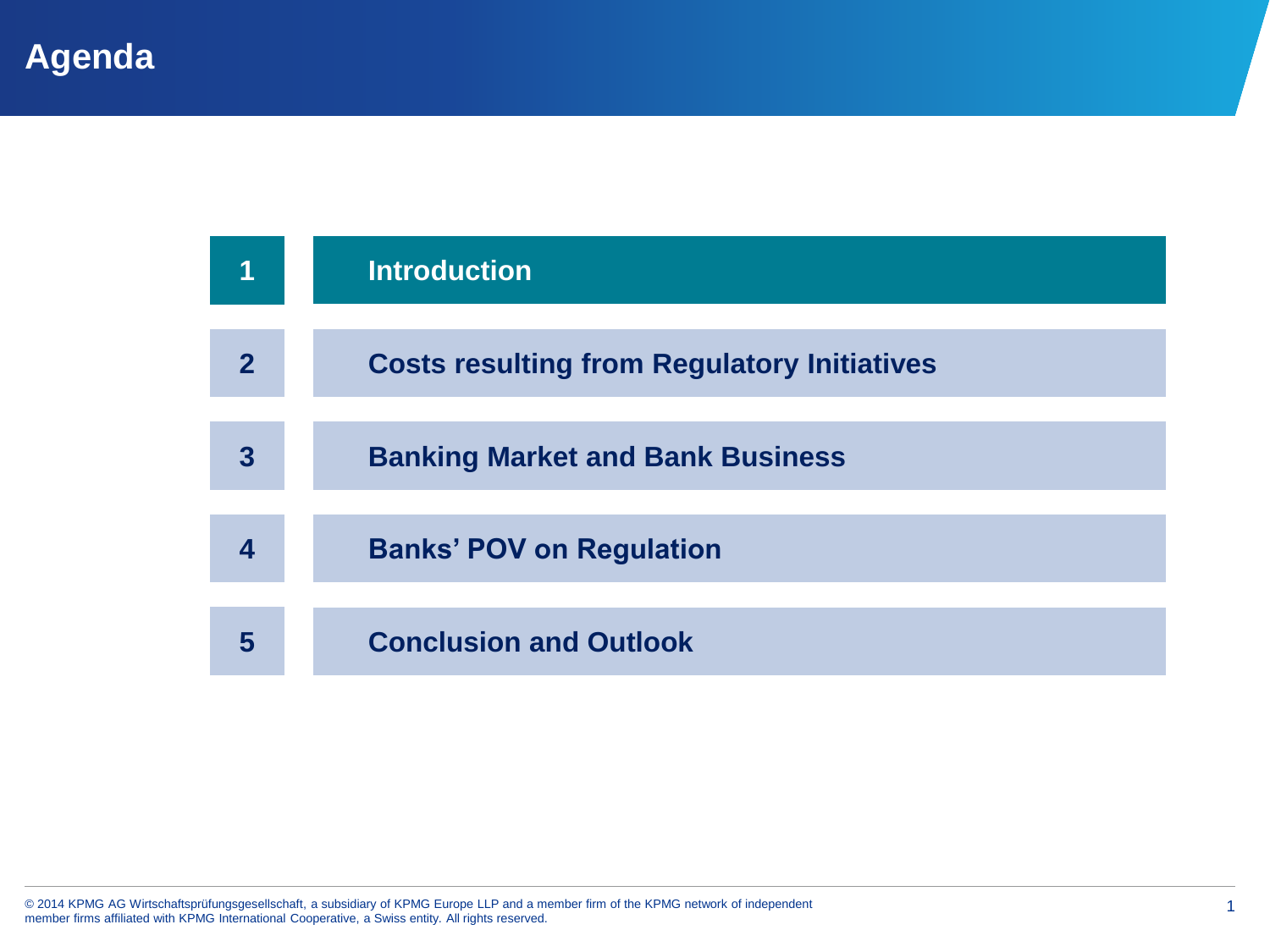#### 1. Introduction **Background of the study**

- The study was initiated by KPMG in order to examine the aggregated overall impact of the various regulatory measures introduced as a response to the financial crisis as well as the European sovereign crisis
- It presents results of a survey among major German banks on the impact and associated costs of regulatory requirements from 2010 to 2015
- The survey was carried out in cooperation with the Federal Association of German Banks (BdB) and the Federal Association of Public Banks in Germany (VOEB)
- 20 banks participated in the survey, representing 60% of the German banking market (as measured in balance sheet total). The pool of participants included Tier 1 as well as Tier 2 banks

## **banker** verband

#### **BUNDESVERBAND DEUTSCHER BANKEN**

**Bundesverband** Öffentlicher Banken Deutschlands

Survey participants' share of German banking market (balance sheet total, 2012)



Source: KPMG; Bundesbank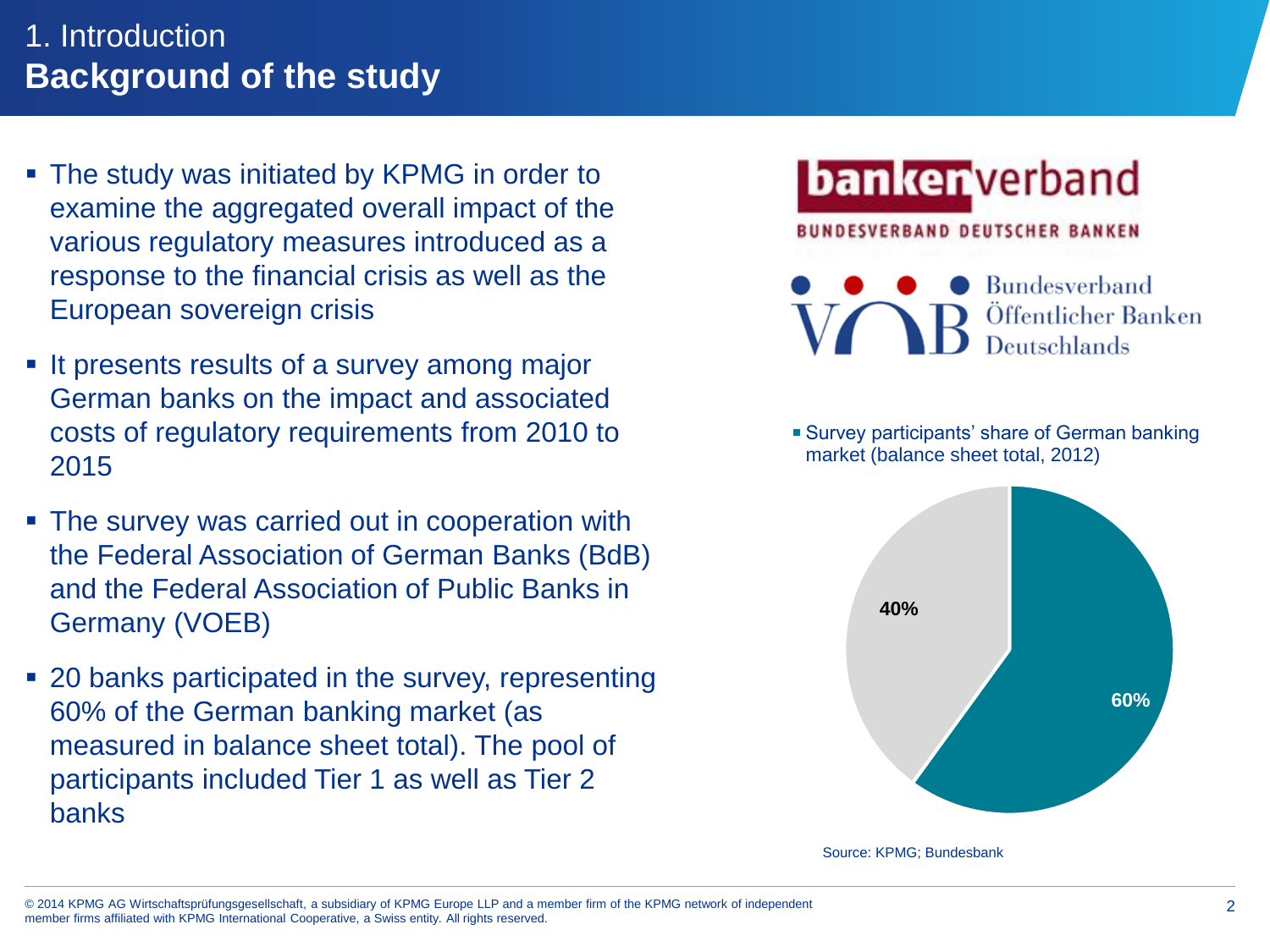|                         | <b>Introduction</b>                                |
|-------------------------|----------------------------------------------------|
| $\overline{\mathbf{2}}$ | <b>Costs resulting from Regulatory Initiatives</b> |
| 3                       | <b>Banking Market and Bank Business</b>            |
|                         | <b>Banks' POV on Regulation</b>                    |
| 5                       | <b>Conclusion and Outlook</b>                      |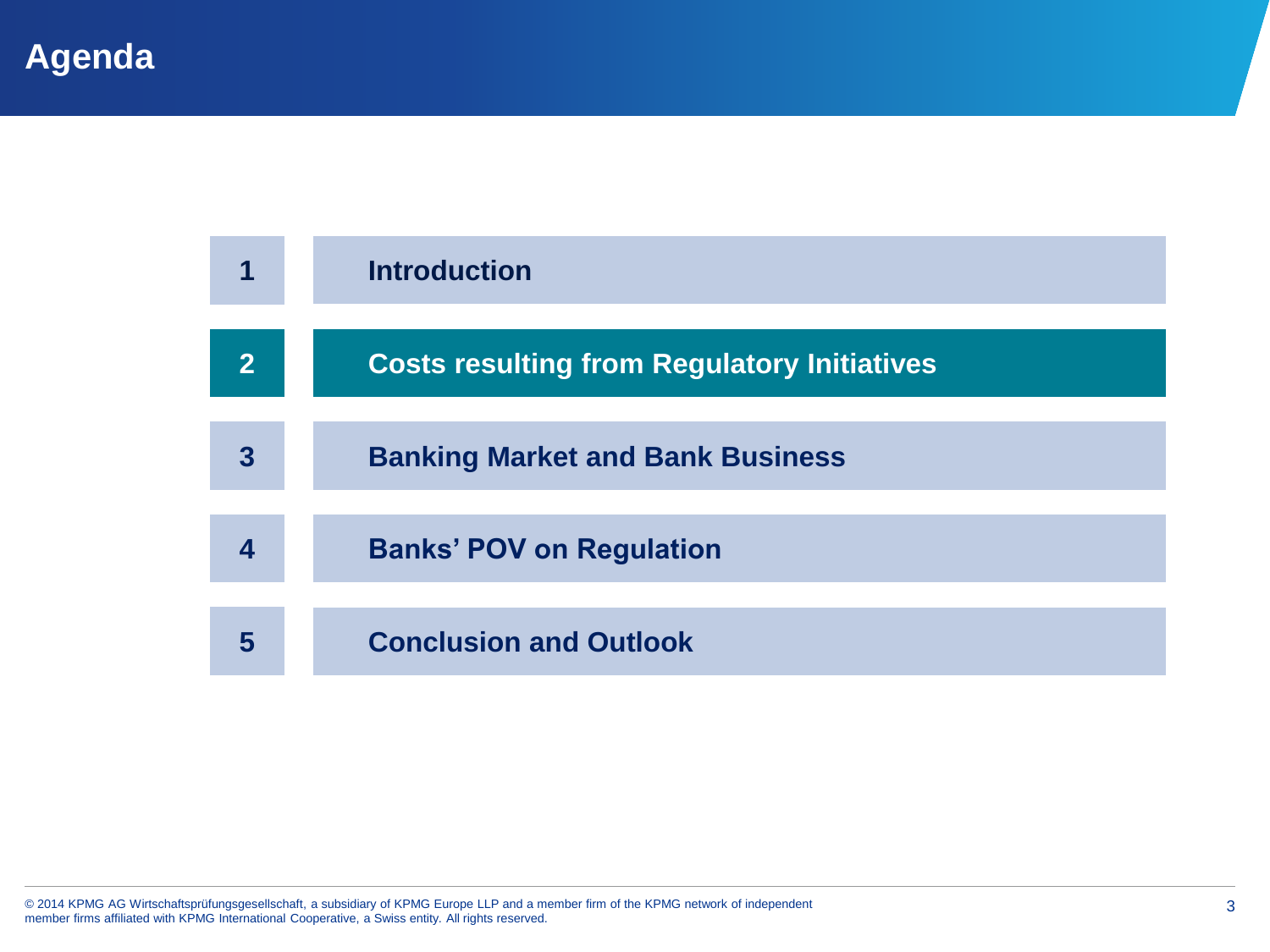#### 2. Costs resulting from Regulatory Initiatives **Direct costs: Project budgets and administrative expenses**

- Participants were asked to state one-time investment costs as well as ongoing administration costs for the implementation of regulations over the past 3 years and estimates for the following 3 years
- Total direct costs amount to EUR 5.2 bn over the period of 2010-2015 for banks in the survey pool
- Regulatory costs claim **up to 61%** of project budgets of individual areas:
	- High shares especially in Risk controlling/Risk management and Compliance (54-61%)
	- Low share in IT/Organisation (21-27%) although highest absolute amount (EUR 1.8 bn from 2010 to 2015)

| Direct costs of the regulation                                              |                 |                        |
|-----------------------------------------------------------------------------|-----------------|------------------------|
|                                                                             | 2010-2012       | 2013-2015              |
| Required project budgets/<br>Investment costs from regulations              | EUR 1.9 billion | FUR 2.5 billion        |
| Additional ongoing administration costs EUR 0.4 billion<br>from regulations |                 | EUR 0.4 billion        |
| Direct costs of the regulation among<br>the study participants in total     | EUR 2.3 billion | <b>EUR 2.9 billion</b> |

Source: KPMG, 2013

| Operational costs of the regulation - implementation of supervisory<br>requirements - percentages of the project budget of individual areas |           |                    |  |
|---------------------------------------------------------------------------------------------------------------------------------------------|-----------|--------------------|--|
|                                                                                                                                             | 2010-2012 | 2013-2015          |  |
| Risk controlling/risk management                                                                                                            | 57%       | 56%                |  |
| Compliance                                                                                                                                  | 61%       | 54%                |  |
| Internal auditing                                                                                                                           | 42%       | 32%                |  |
| Accounting/Finance                                                                                                                          | 47%       | 52%                |  |
| IT/Organisation                                                                                                                             | 21%       | 27%                |  |
|                                                                                                                                             |           | Source: KPMG, 2013 |  |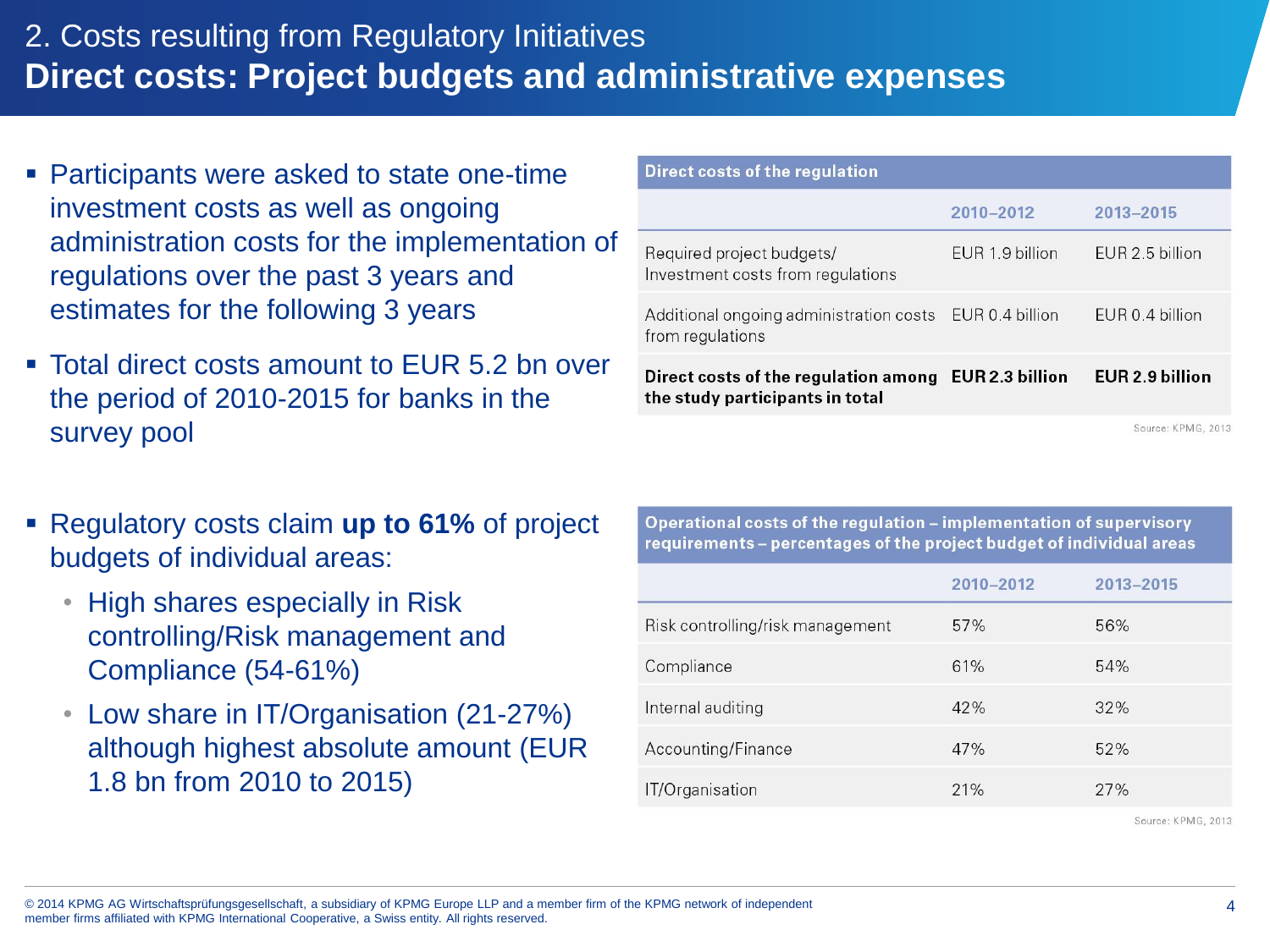#### 2. Costs resulting from Regulatory Initiatives **Total costs of regulation**

- 2010-2015: **EUR 8.6 bn** direct implementation and administration costs from regulatory measures for all German banks
	- **EUR 2.0 bn p.a.** including bank levy of EUR 0.6 bn
- Main focus of operational expenses in the following fields:
	- Basel III and CRDIV/CRR
	- Increased reporting requirements, e.g. COREP and FINREP
	- New international accounting standards
- 2010-2012: **EUR 9.0 bn total costs p.a.** for all banks due to direct costs (EUR 2.0 bn) and indirect costs of opportunity from increased capital and liquidity requirements (EUR 7.0 bn)
	- Increased capital, liquidity and margin/collateral requirements as main drivers of indirect costs

Direct costs of the regulation at **German credit institutions in** total

2010-2012 2013-2015

approximately approximately EUR 3.8 billion EUR 4.8 billion

Source: Bundesbank banking statistics (balance sheet total "Monetary financial institutions") in relation to the balance sheet total indicated by the participants in each case (reference 2011), calculation of aggregation pursuant to the bank survey "impact of requlatory requirements" 2013.

| before tax                        | <b>Change in the return of equity</b> |
|-----------------------------------|---------------------------------------|
| 2010-2012                         | 2013-2015                             |
| minus 2.4<br>percentage<br>points | minus 2.4<br>percentage<br>points     |

Source: KPMG, 2013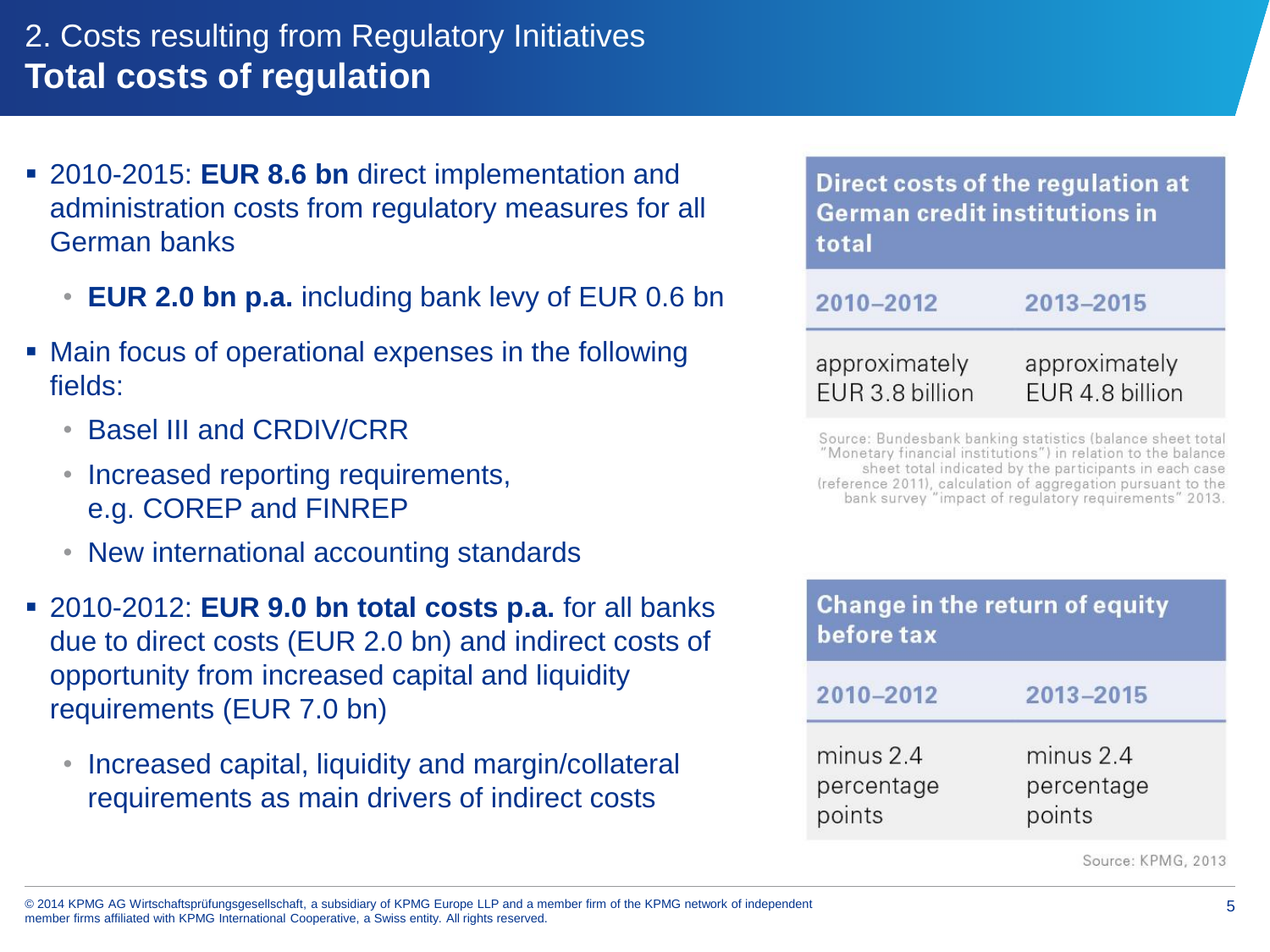|                | <b>Introduction</b>                                |
|----------------|----------------------------------------------------|
| 2              | <b>Costs resulting from Regulatory Initiatives</b> |
| $\overline{3}$ | <b>Banking Market and Bank Business</b>            |
| 4              | <b>Banks' POV on Regulation</b>                    |
| 5              | <b>Conclusion and Outlook</b>                      |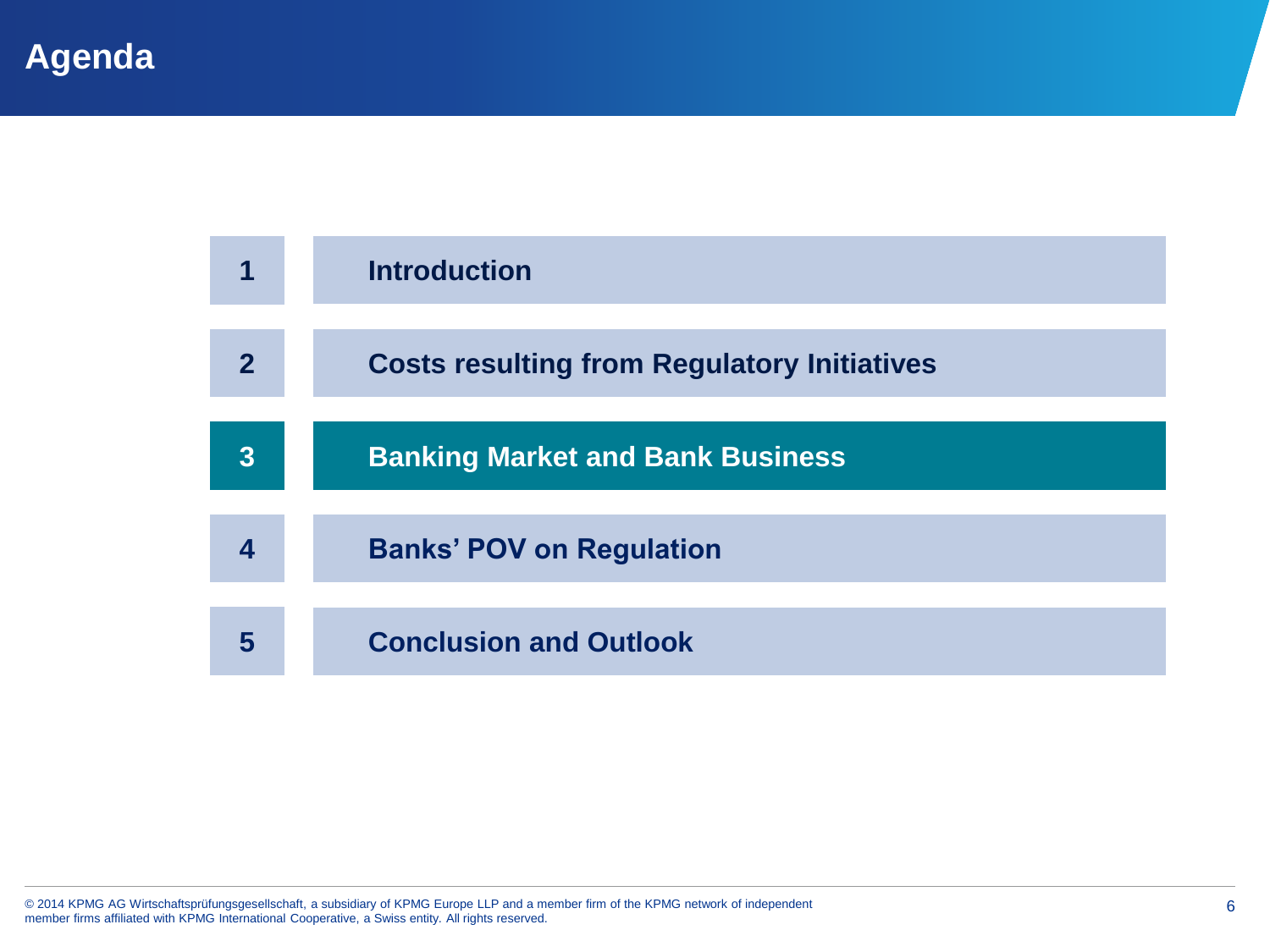#### 3. Banking Market and Bank Business **Current challenges and perspectives**

- The effects of the regulation are seen by the banks as the **central challenge** for the mid-term company success, even before new competitors, customer behaviour or margin pressure
- Consequently, projects to improve **capital and liquidity management**  are seen as highly important for midterm success by participants
- **IMPROVEMENTS in risk management** are also ranked as important although a large number of projects have already been completed or at least started and hence may be seen as less relevant for the medium term

Challenges with regard to the medium-term (2013-2015) corporate success

> Implementation of new rules under (supervisory) law Macroeconomic environment Corporate policy challenges based on new (supervisory) law rules Margin pressure Optimisation of risk management Changes in customer behaviour Intervention by the supervisory authority in bank strategy and management Improvement in IT support Personnel costs New accounting regulations Availability of qualified staff

> > New competitors



Very large

Large to medium

 $\Omega$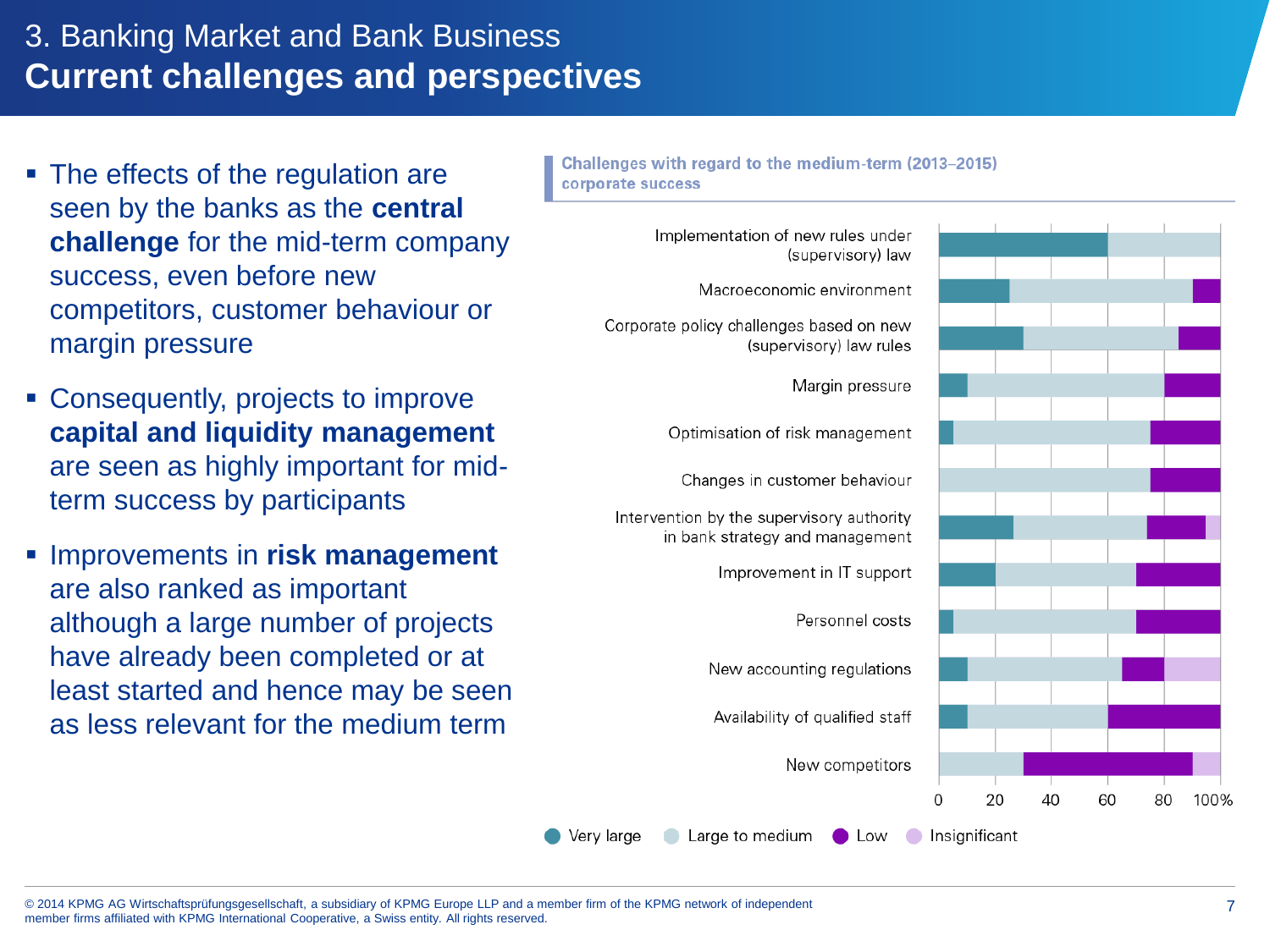#### 3. Banking Market and Bank Business **Impact on business opportunities**

- **Banks considerably shift their** business model focuses to **corporate client** and higher-level **private client business**
- At the same time, participants see business opportunities in these fields as **strongly dampened** by regulatory measures
- A relatively high share of participants see a **positive stimulating effect** of regulatory measures on **deposit business**, partly due to competitors withdrawing from the business
- The significance of **proprietary trading** has highly decreased as a result of regulation. Most institutions have already partially or even completely **suspended trading activities**

Effect of new regulations on growth potential of the banking business

Corporate client business Private client business Capital market business debt Client trading Private banking Corporate Finance Asset management Deposits business Capital market business equity Payment transactions Securities handling Own trading  $\cap$ 20  $40$ 

Dampening No effect Stimulus ◯ Not relevant 60

80

100%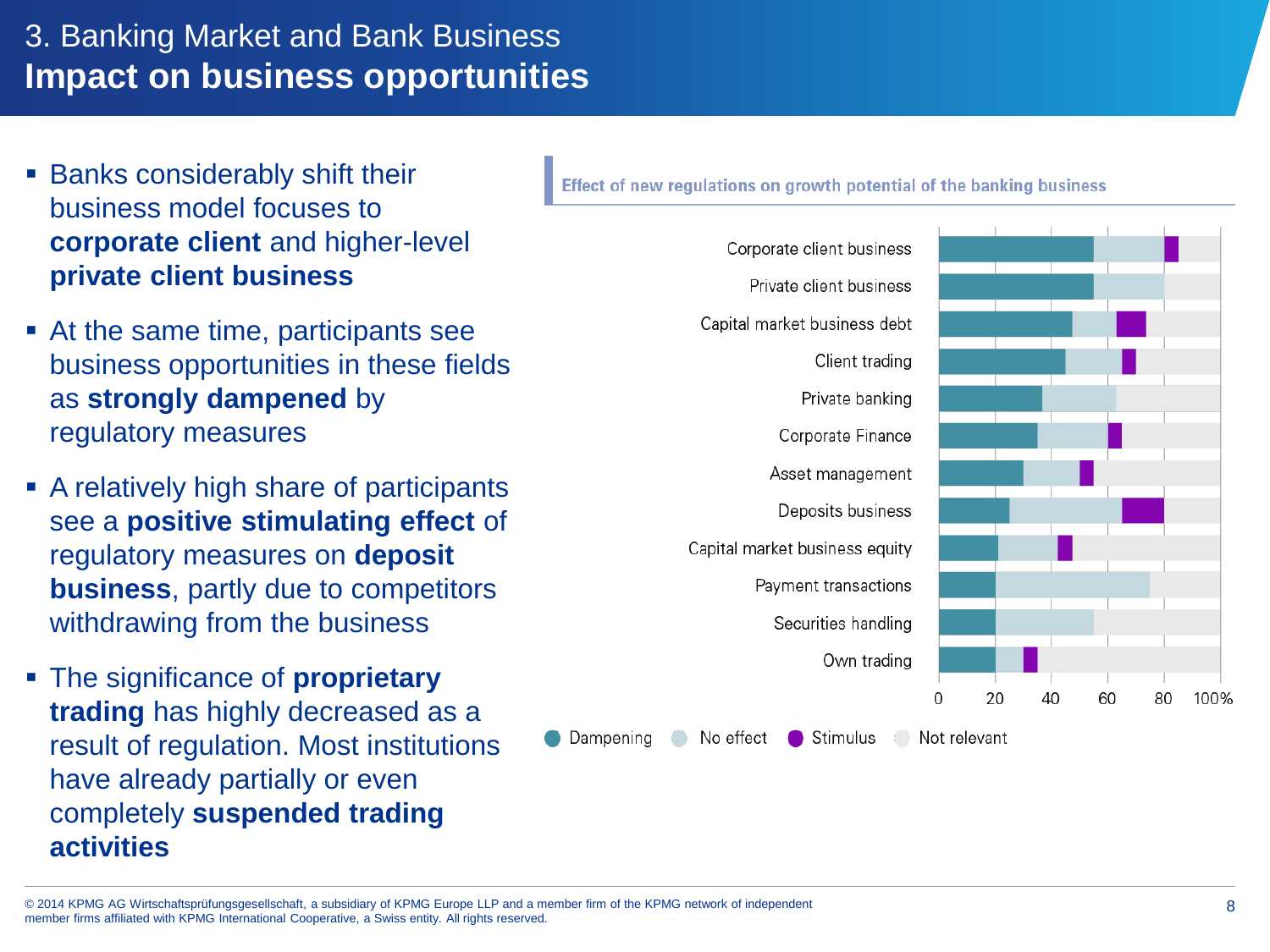#### 3. Banking Market and Bank Business **Impact on business models and bank organization**

- A majority of banks does not question their **general business model** with regard to regulatory initiatives
- **Example 3 However, adjustments within the business models** take place in line with regulatory goals: Higher capital and liquidity endowments combined with a reduction of higher-risk business activities, e.g. due to withdrawal from trading activities
- According to the participants, the **business organization** and **bank management** units belong to the most impacted areas within the institutions
- The regulatory initiative with the most significant impact is **CRD IV/CRR**, followed by EMIR and investor protection measures

Influence and/or need for adjustment due to individual regulations on the business model



© 2014 KPMG AG Wirtschaftsprüfungsgesellschaft, a subsidiary of KPMG Europe LLP and a member firm of the KPMG network of independent member firms affiliated with KPMG International Cooperative, a Swiss entity. All rights reserved.

Very large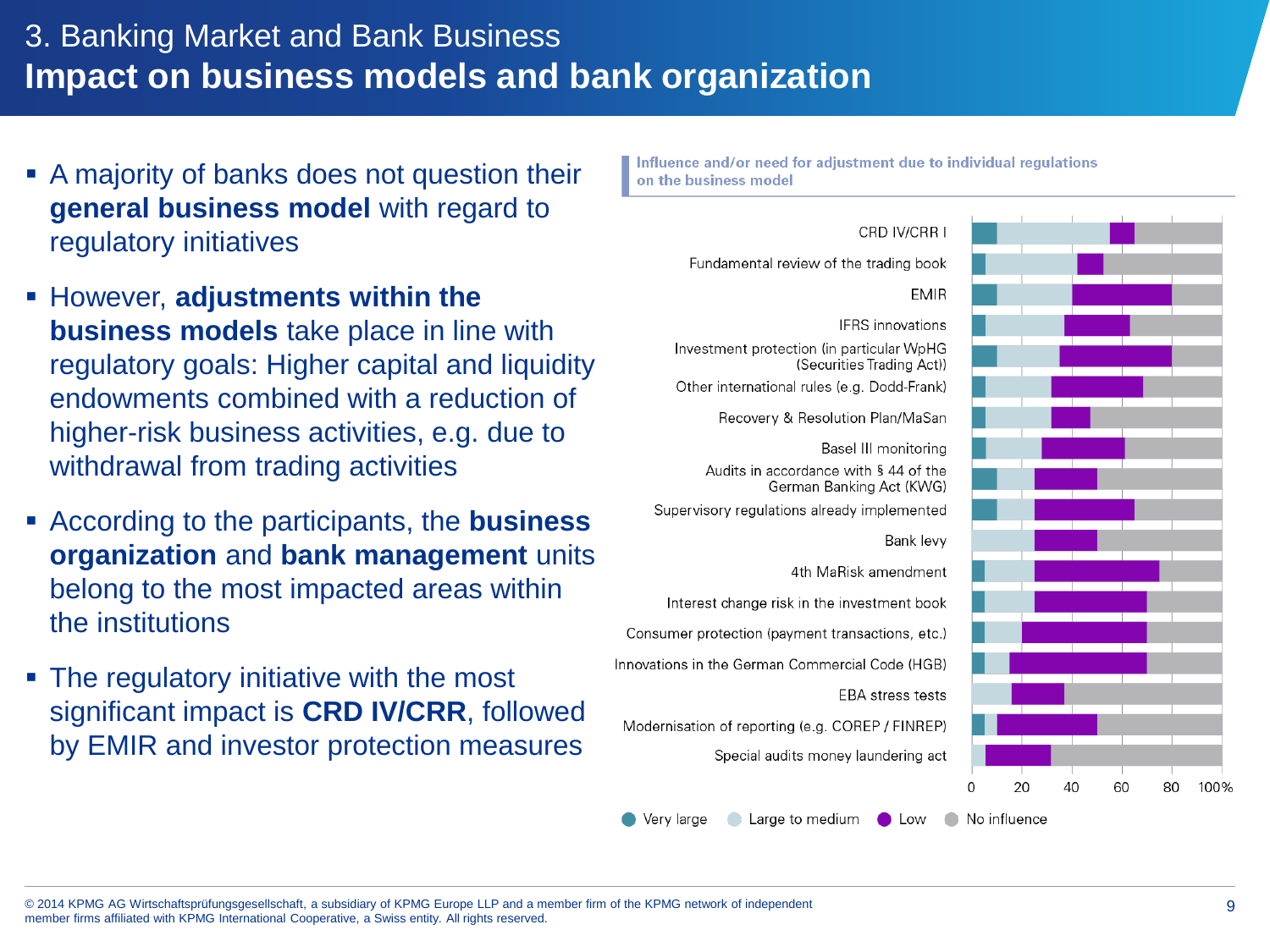- Focus on **consumer protection** and **investment advisory**:
	- Higher documentation requirements seen as costly and negatively influencing business activities (counterproductive, overburdening, creating uncertainty)
	- No influence seen due to shift from commission-based to fee-based advisory
	- Institutions see only little possibility to roll over the increased costs of legal and operational risk to customers

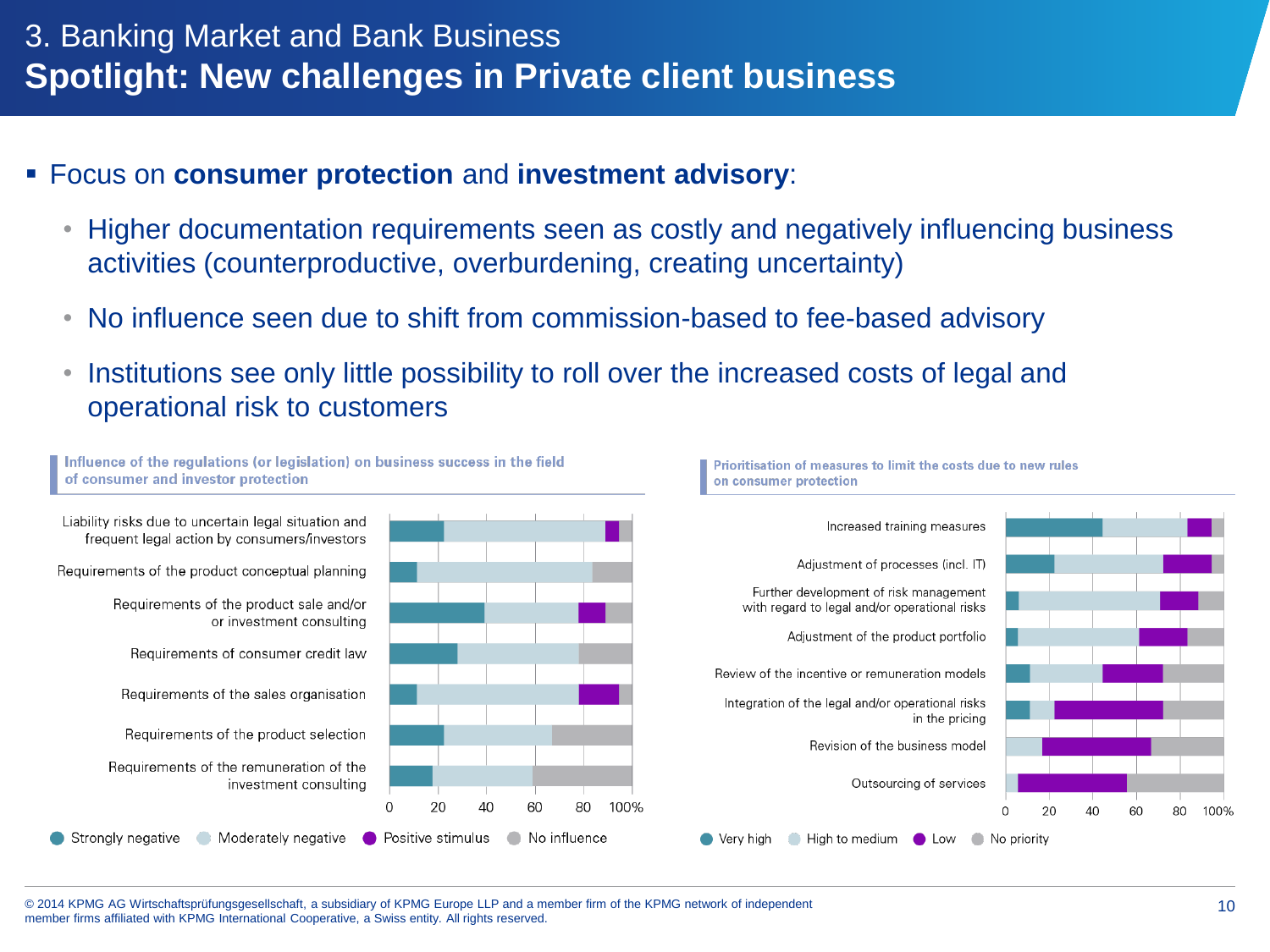| 1                       | <b>Introduction</b>                                |
|-------------------------|----------------------------------------------------|
|                         |                                                    |
| $\overline{\mathbf{2}}$ | <b>Costs resulting from Regulatory Initiatives</b> |
|                         |                                                    |
| 3                       | <b>Banking Market and Bank Business</b>            |
|                         |                                                    |
| Δ                       | <b>Banks' POV on Regulation</b>                    |
|                         |                                                    |
| 5                       | <b>Conclusion and Outlook</b>                      |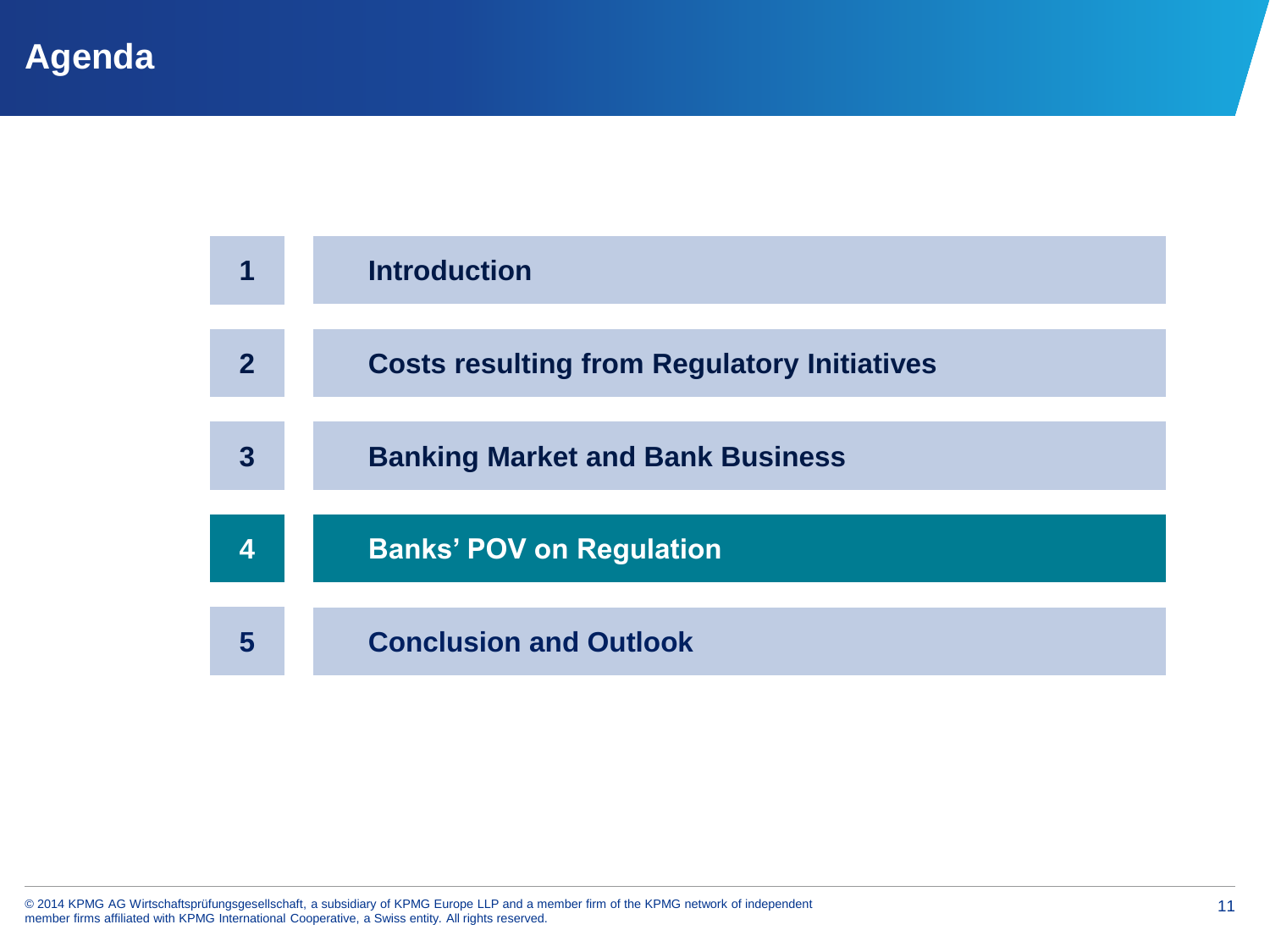#### 4. Banks' POV on Regulation **Purpose and process of regulation**

- The participating institutions do not generally question the new regulatory regime. Necessity and course of the regulations are **generally appreciated**
- However, some initiatives appear **especially costly** in relation to the regulatory purpose, such as new reporting requirements, FATCA, EMIR, automated trading regulation, and Financial Transaction Tax
- **Positive effects** from regulatory measures are seen among other in the
	- OTC regulation due to higher transparency and standardization of trading
	- Single rule book (CRR) due to greater clarity and internationally harmonised interpretation of rules
- Participants demand a **higher degree of coordination** of regulatory initiatives (nationally and internationally) as
	- Differing interpretation of rules, "gold plating" and "front running" in different jurisdictions lead to multiplication of requirements as well as complication of cross-border business activities and intra-group coordination
	- Short-term amendments of regulations often result in costly follow-up projects in the institutions
- At the same time, smaller and only nationally active banks require **greater differentiation** between institutions and increased **proportionality** in the design and implementation of regulations
- **High effort to implement new regulations requires extended implementation and transitional periods**

#### **Banks generally appreciate new regulation but demand increased coordination, higher proportionality and more time**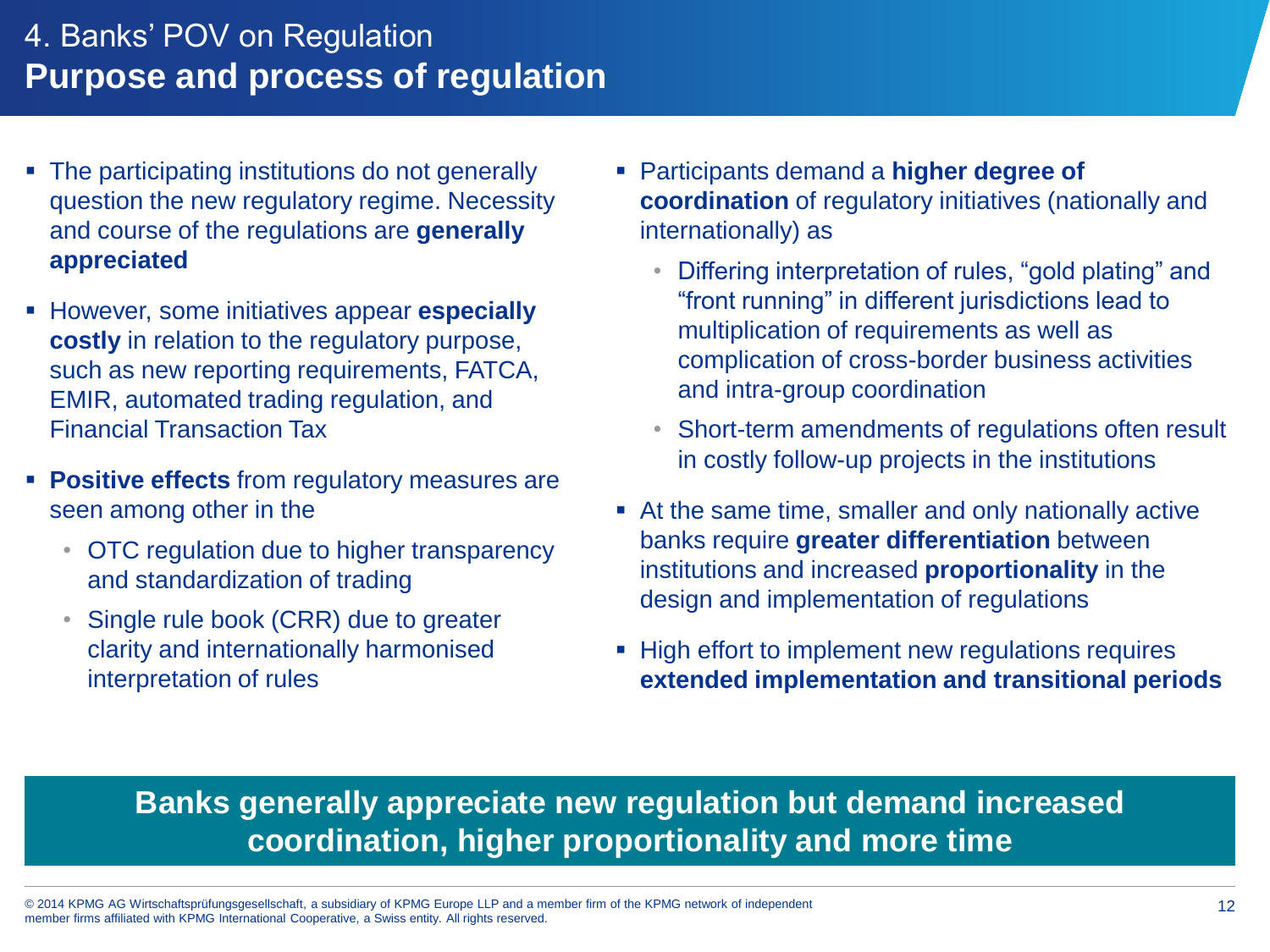|             | <b>Introduction</b>                                |
|-------------|----------------------------------------------------|
|             |                                                    |
| $\mathbf 2$ | <b>Costs resulting from Regulatory Initiatives</b> |
|             |                                                    |
| 3           | <b>Banking Market and Bank Business</b>            |
|             |                                                    |
| 4           | <b>Banks' POV on Regulation</b>                    |
|             |                                                    |
| 5           | <b>Conclusion and Outlook</b>                      |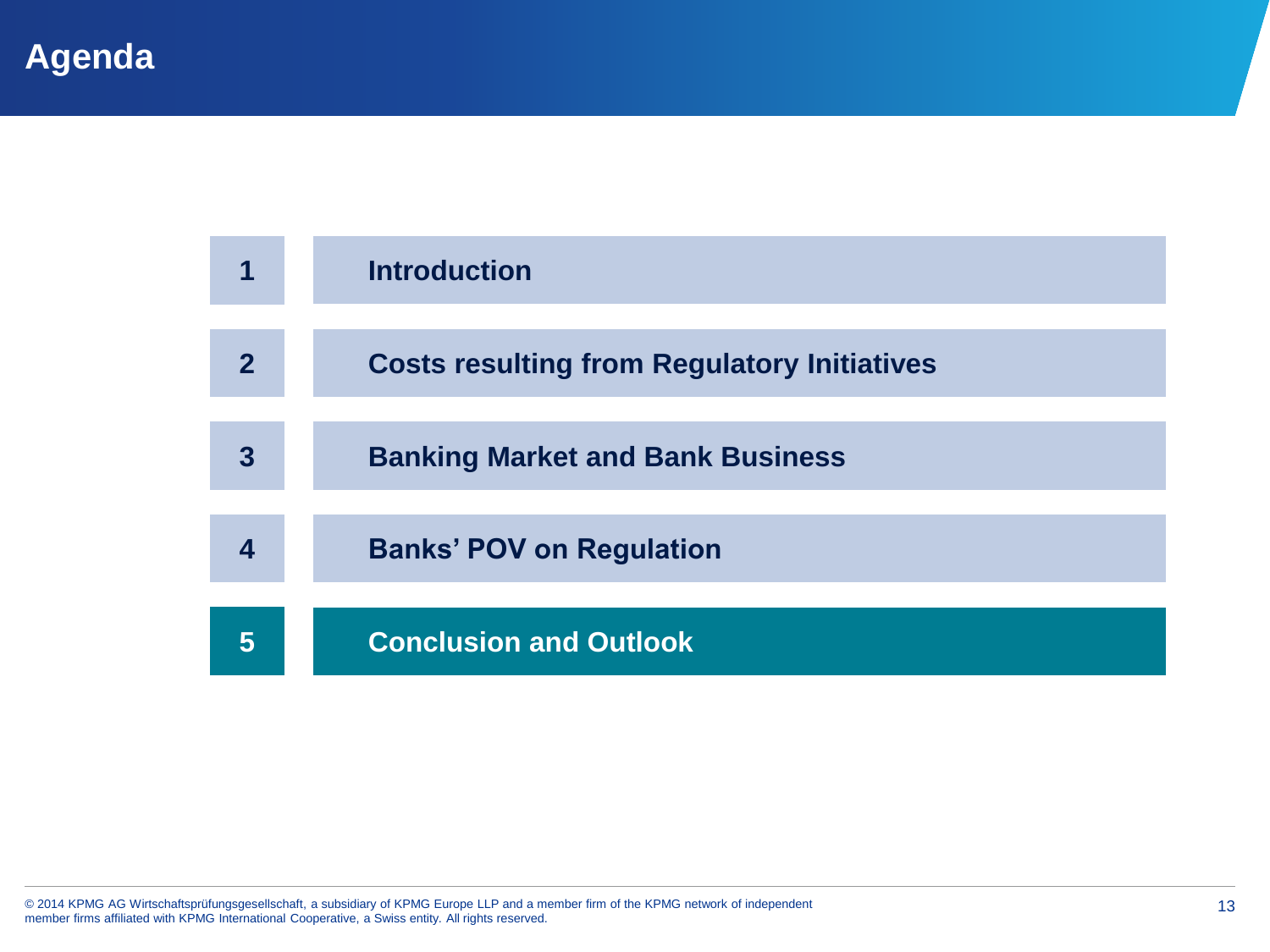### **5. Conclusion and Outlook**

- The implementation of the new regulations and their application create **significant costs** for the industry. Banks experience total direct and indirect costs of EUR 9.0 bn p.a., largely driven by higher capital and liquidity requirements
- Our survey participants regard the effects of the new regulations as the **greatest challenge** for achieving their business targets in the intermediate term
- The institutions **adjust** their business models towards the target compassed by the regulators while **maintaining** their general business model. Banks now focus more on the business with **Private and Business clients** and reduce high-risk exposure
- Although new regulations are largely appreciated, institutions are also keen to limit the overall costs of the regulation
	- First of all, institutions ask for **longer implementation periods**
	- Secondly, they would appreciate **higher levels of coordination** between the different regulators and between different regulations
	- And thirdly, the participants are demanding **improved relation** between efforts of implementation and regulatory purpose